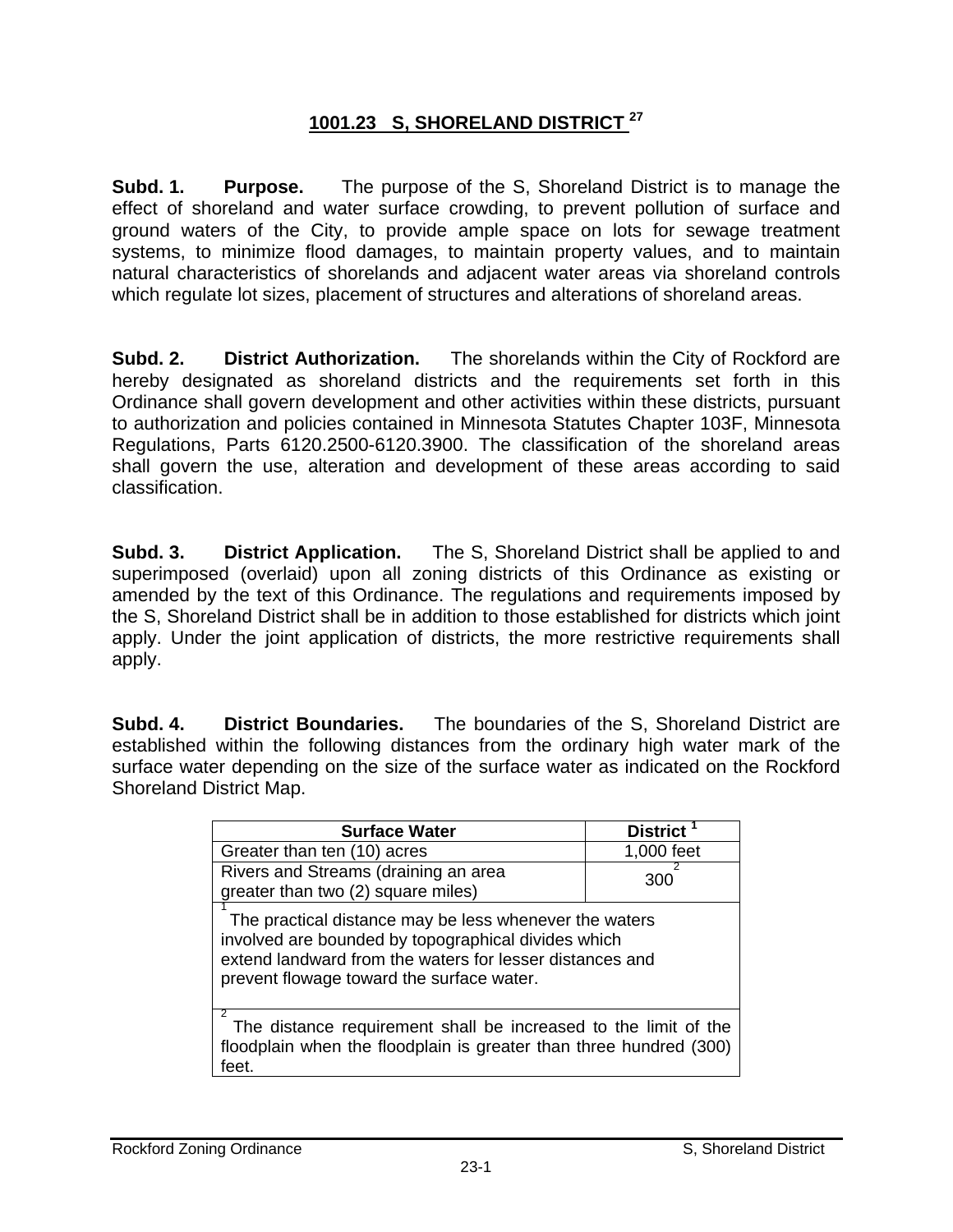**Subd. 5. Shoreland Classification.** The surface waters affected by this section and which require controlled development of their shoreland (Shoreland District) are shown on the map designed as the official "Rockford Zoning Map" which is incorporated herein by this reference and filed with the City Clerk . Surface waters generally greater than ten (10) acres and given an identification number by the State of Minnesota as defined in this section and listed below. Other surface waters affected, generally having less than ten (10) acres, are classified as wetland systems.

| <b>DNR Identification Number</b> | <b>Name</b>            | <b>Classification</b> |
|----------------------------------|------------------------|-----------------------|
| - -                              | Crow River, South Fork | ΑR                    |
| 86-27W                           | Spotanski Lake         | NΕ                    |

**Subd. 6. Allowable Land Uses.** The land uses allowable for the S, Shoreland District shall follow the "permitted", "accessory", and "conditional" use designations as defined and outlined in the base zoning districts established by Chapters 1001.10 through 1001.23 of this Ordinance.

## **Subd. 7. Minimum Lot and Setback Requirements.**

A. Subject to other more restrictive provisions that may be imposed by the Zoning Ordinance, the following chart sets forth the minimum area setbacks and other requirements of each respective classification:

|    |                                                                                                                        | <b>NE</b><br><b>Natural</b><br><b>Environment</b> | <b>RD</b><br><b>Recreational</b><br><b>Development</b> | AR<br><b>Agricultural</b><br><b>River</b> |
|----|------------------------------------------------------------------------------------------------------------------------|---------------------------------------------------|--------------------------------------------------------|-------------------------------------------|
| 1. | Minimum lot size above normal<br>high water mark:<br>Non-sewered<br>Sewered - abutting water<br>Sewered - non-abutting | 5 acres<br>40,000 SF<br>20,000 SF                 | 5 acres<br>20,000 SF<br>15,000 SF                      | <b>NA</b>                                 |
| 2. | Lot Width:<br>Non-sewered<br>Sewered                                                                                   | 200 feet<br>125 feet                              | $150$ feet<br>80 feet                                  | $100$ feet<br>80 feet                     |
| 3. | Setback from ordinary high water<br>mark $(1)$ :<br>Non-sewered<br>Sewered                                             | 200 feet<br>150 feet                              | $100$ feet<br>75 feet                                  | $100$ feet<br>50 feet                     |
| 5. | Setback from top of bluff                                                                                              | 30 feet                                           | 30 feet                                                | 30 feet                                   |
| 6. | Maximum impervious surface to<br>area ratio <sup>(2)</sup>                                                             | 30%                                               | 30%                                                    | 30%                                       |
| 7. | Maximum building height                                                                                                | 35 feet                                           | 35 feet                                                | 35 feet                                   |
| 8. | Side yard setback <sup>(3)</sup>                                                                                       | 30 feet                                           | 20 feet                                                | 20 feet                                   |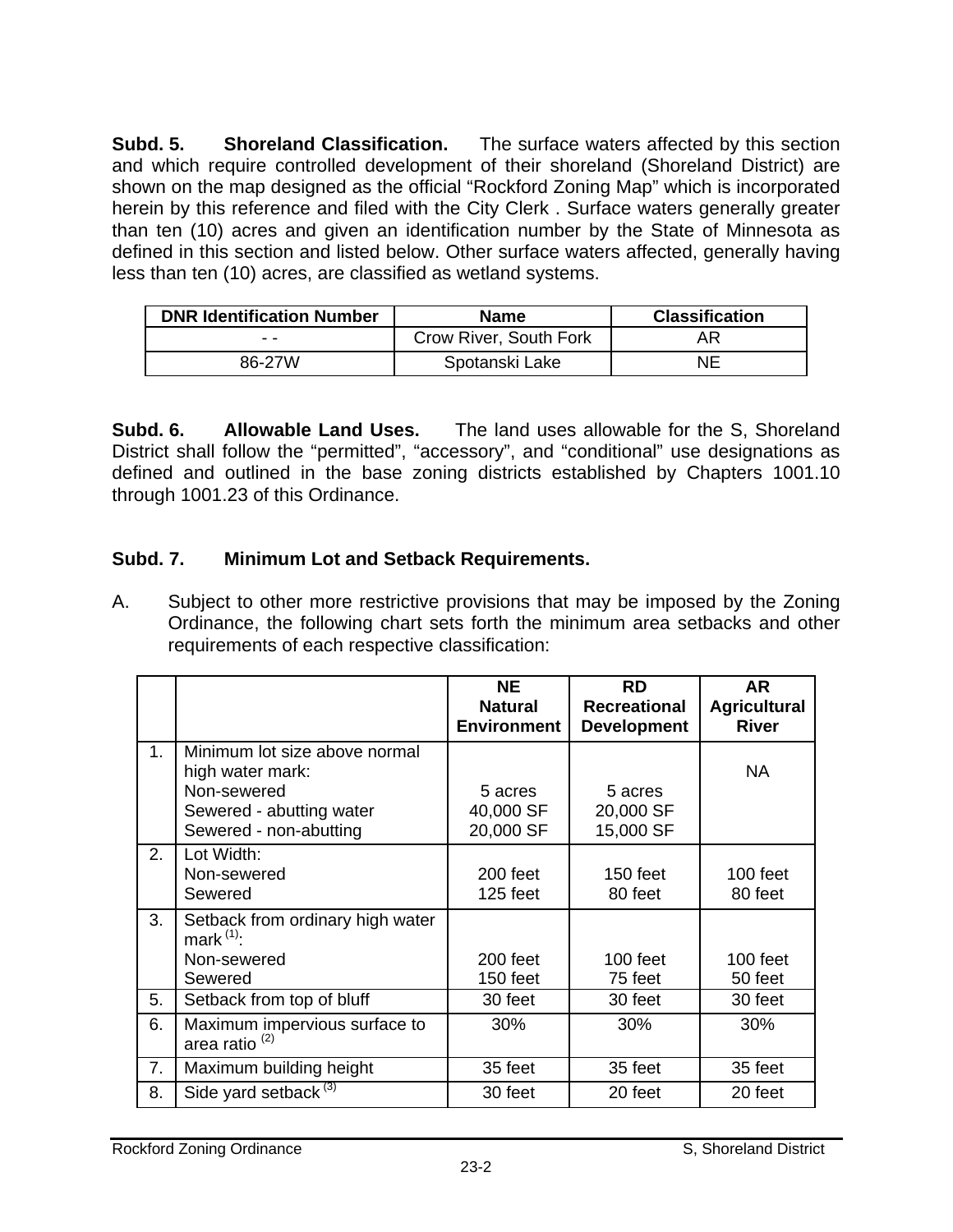1 Setback requirements from the ordinary high water mark shall not apply to boathouses, piers, park buildings or structures, and docks. Boathouses may be permitted to be located up to the ordinary high water mark provided they shall not be used for habitation and they shall not contain sanitary facilities. Where development exists on both sides of a proposed building site, building setbacks may be altered to more closely conform to adjacent building setbacks, provided the proposed building site is not located in a shoreland impact zone or in a bluff impact zone.

2 Within the C-O District, impervious surface coverage may be allowed to exceed 30 percent provided that all structures and best management practices are in place for the control and treatment of stormwater runoff and a shoreland impact plan is submitted and approved in accordance with Section 1001.23, Subd. 8.B of this Section.

3 Where feasible and practical, all roads and parking area shall meet the setback requirements established for structures in (c) above. Natural vegetation or other natural materials shall be required in order to screen parking areas when viewed from the water. Parking areas of more than four (4) spaces shall be screened in accordance with a landscaping plan submitted and approved by the City Council.

- B. Substandard Lots. Any lot of record filed in the office of the Hennepin or Wright County Register of Deeds on the effective date of this Ordinance amendment which does not meet the area requirements of this Ordinance may be allowed as a building site subject to approval of a shoreland impact plan and provided:
	- 1. The lot is serviced by municipal sewer and water.
	- 2. Except for lot area, all other sanitary and dimensional requirements of the Shoreland District are complied with insofar as practical.

## **Subd. 8. Development Regulations.**

- A. Applications. Landowners or developers desiring to develop land or construct a dwelling, building, or any other artificial obstruction on land located within any shoreland district within the City of Rockford shall make one of the following applications:
	- 1. Single family dwelling, two family dwelling, or accessory buildings shall submit an application for building permit.
	- 2. Multiple family, townhomes, commercial, or industrial buildings shall submit application for a site and building plan review as regulated by Section 1001.09, Subd. 12 of this Ordinance.
	- 3. Subdivision request shall submit an application for preliminary and/or final plat as required by the Rockford Subdivision Ordinance.
- B. Shoreland Impact Plan. The aforementioned applications shall be accompanied by plans for development referred to as a shoreland impact plan which shall set forth proposed provisions to preventing erosion into public waters, infiltrating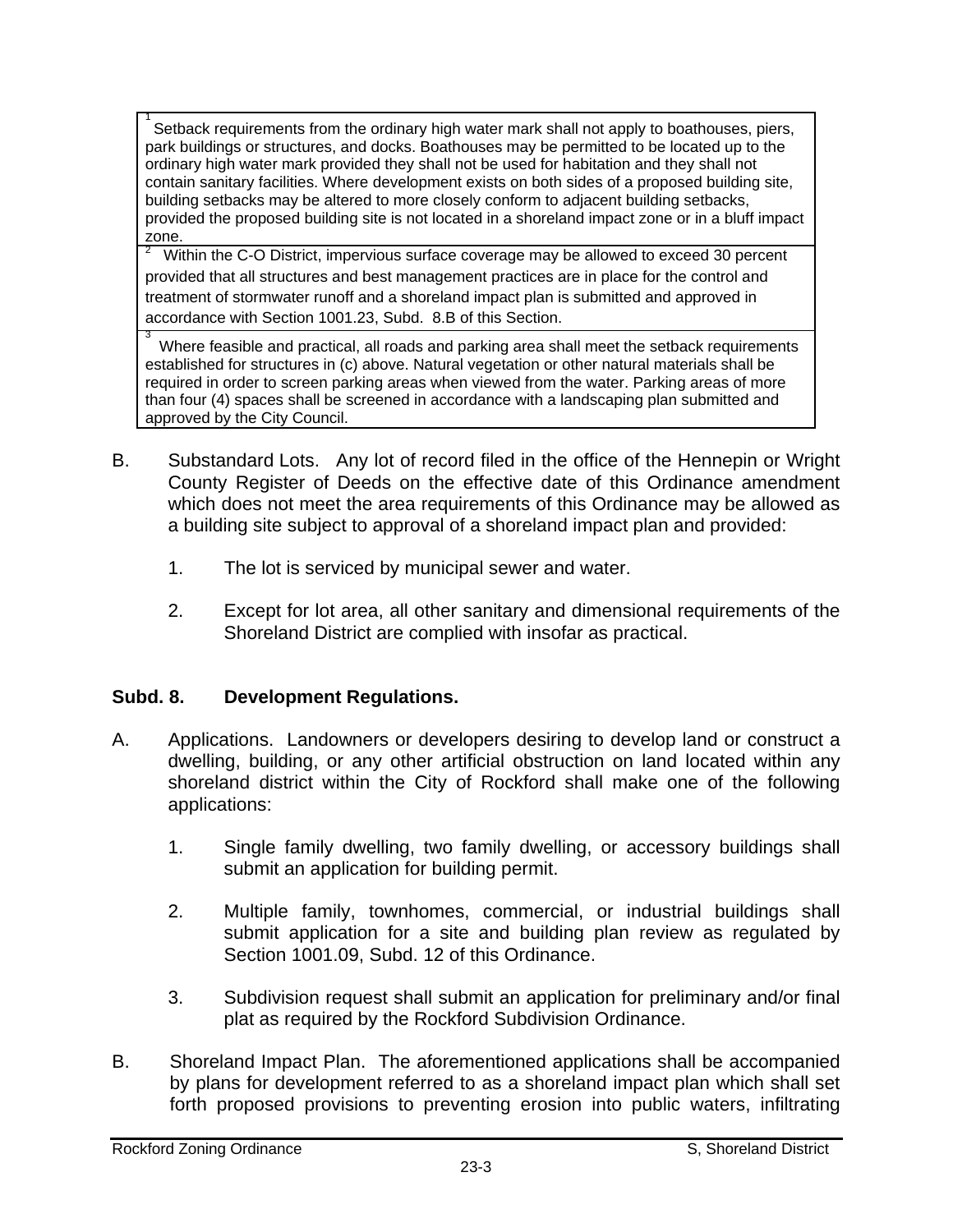rainwater runoff, preserving shoreland aesthetics and historic values, preventing bank slumping, limiting direct and indirect impacts on water quality, and protecting fish and wildlife habitat. A shoreland buffer, consisting of trees, shrubs, and ground cover of native plants and understory, shall be required as part of the plan. Shoreline buffers standards shall include the following:

- 1. Removal or alterations of natural vegetation, except for forest management or agricultural uses shall follow these standards:
	- a. A shoreline buffer shall exist within the shore impact zone, consisting of trees, shrubs, and low ground cover of native plants and understory in a natural state.
	- b. Vegetation clearing and removal of ground cover, including leaf litter and the forest floor duff layer, within the shore and bluff impact zones and on steep slopes shall not be allowed, except as follows:
		- 1) Limited clearing of trees and shrubs, and cutting, pruning, and trimming of trees to accommodate the placement of stairways and landings, access paths, view corridors, recreation use areas, and permitted water-oriented accessory structures or facilities shall be allowed within the shore impact zone. Trees, shrubs, and a low ground cover consisting of native plants and understory shall be maintained in a natural state within this area. An access path permitted within this area shall not exceed a cleared width of 6 feet and must be oriented generally perpendicular to the shoreline. Only one shoreline recreation use area shall be allowed on each residential lot and it shall not exceed the following dimensions:

| <b>Classification</b> | Width | Length |
|-----------------------|-------|--------|
| NΕ                    | 10    | 15     |
|                       |       | 15     |
|                       |       | 15     |

2) For conservation subdivisions, planned unit developments and new resorts, shoreline recreation use areas shall be no larger than 20 feet in width along the shoreline for each 100 feet of shoreline, not to exceed 5000 square feet in total area, with the depth of the shoreline recreational area not exceeding 25 feet landward from the ordinary high water level. A perennial ground cover shall be maintained to prevent erosion on all shoreline recreation use areas, and a tree canopy shall cover half of the area to intercept rainfall and lessen erosion potential.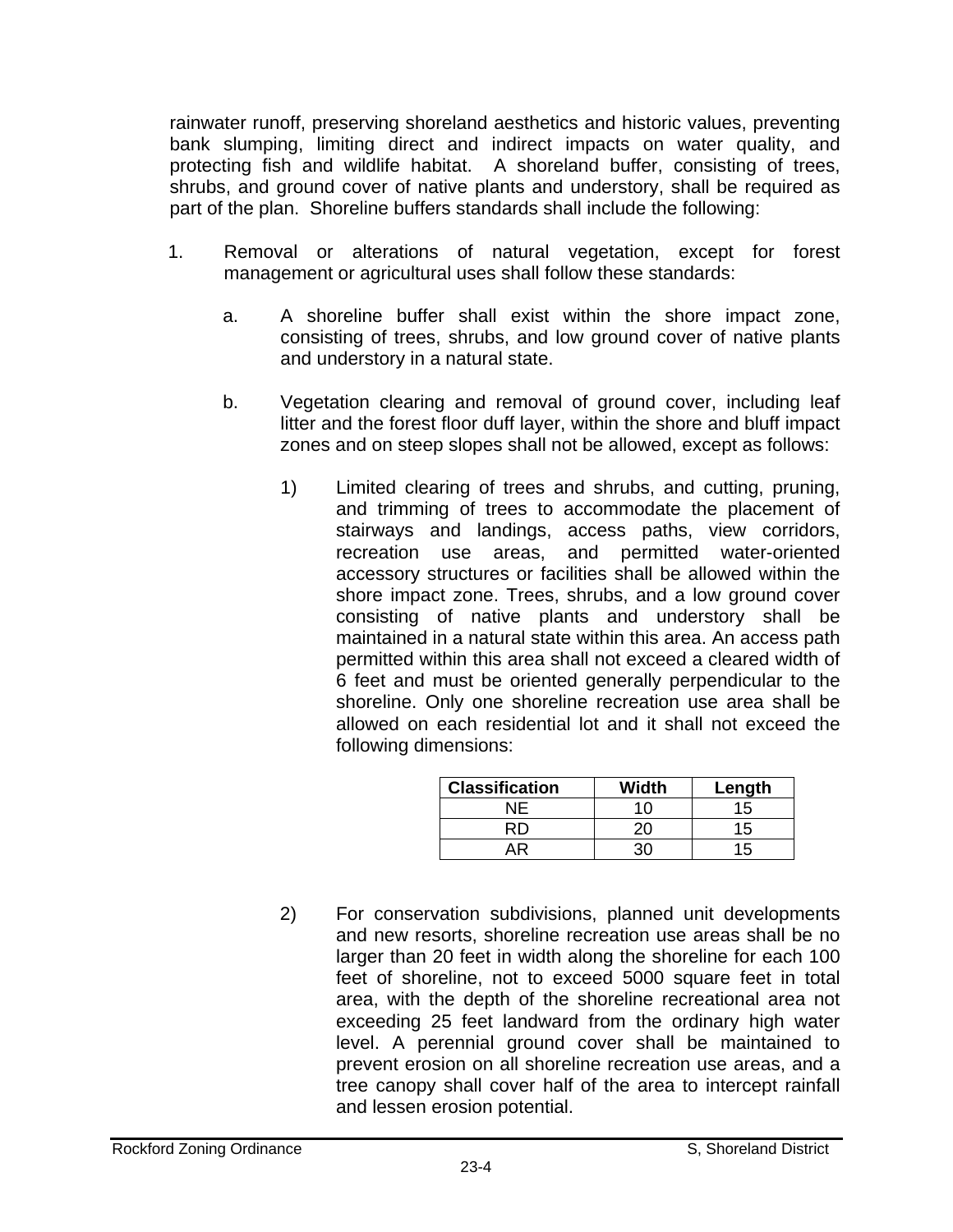- 3) Limited clearing of trees and shrubs, and cutting, pruning, and trimming of trees to accommodate the placement of stairways and landings, and access paths shall be allowed in bluff impact zones and on steep slopes. Trees, shrubs, and a low ground cover consisting of native grasses and plants shall be maintained in these areas.
- 4) The removal of dead or dying trees or branches that pose a safety hazard shall be allowed.
- c. Removal of trees and shrubs within the secondary shoreline buffer zone may be allowed, provided that a well-distributed stand of trees and shrubs are maintained. A well distributed stand of trees and shrubs means that a tree and shrub canopy covers over 50 percent the area. A ground layer of predominantly perennial vegetation, such as grass, flowers, forbs, or preferably native plants, shall be preserved, established or maintained in this area.
- 2. Use of fertilizer shall not be allowed within the shore impact zone. Use of fertilizer and pesticides elsewhere within the shoreland management district must be done in such a way as to minimize runoff into the shore impact zone or public water.
- 3. Vegetation within the shore impact zone shall be maintained to screen structures with trees and shrubs so that the structures are at most 50 percent visible from public waters during summer, leaf-on conditions.
- 4. No impervious surfaces shall be allowed within the shore impact zone, except for boat launches, stairways, lifts or landings, and, where permitted, one water-oriented accessory structure.
- 5. Open areas and lawns within the shore impact zone, except those allowed in part 1, shall be left unmowed or replanted with native vegetation of trees and shrubs to establish and maintain a vegetative buffer, with a natural ground layer of understory plants.
- 6. Shoreland controls shall meet or exceed the following standards:
	- a. Filling of any wetlands within the shore impact and secondary shoreline buffer zones shall be prohibited.
	- b. Natural swales, depressions, steep slopes, and topsoil shall be preserved. Alterations to these areas may only be permitted in conjunction with erosion control, stormwater management, and vegetation buffer plans that are approved by the local government and effectively implemented.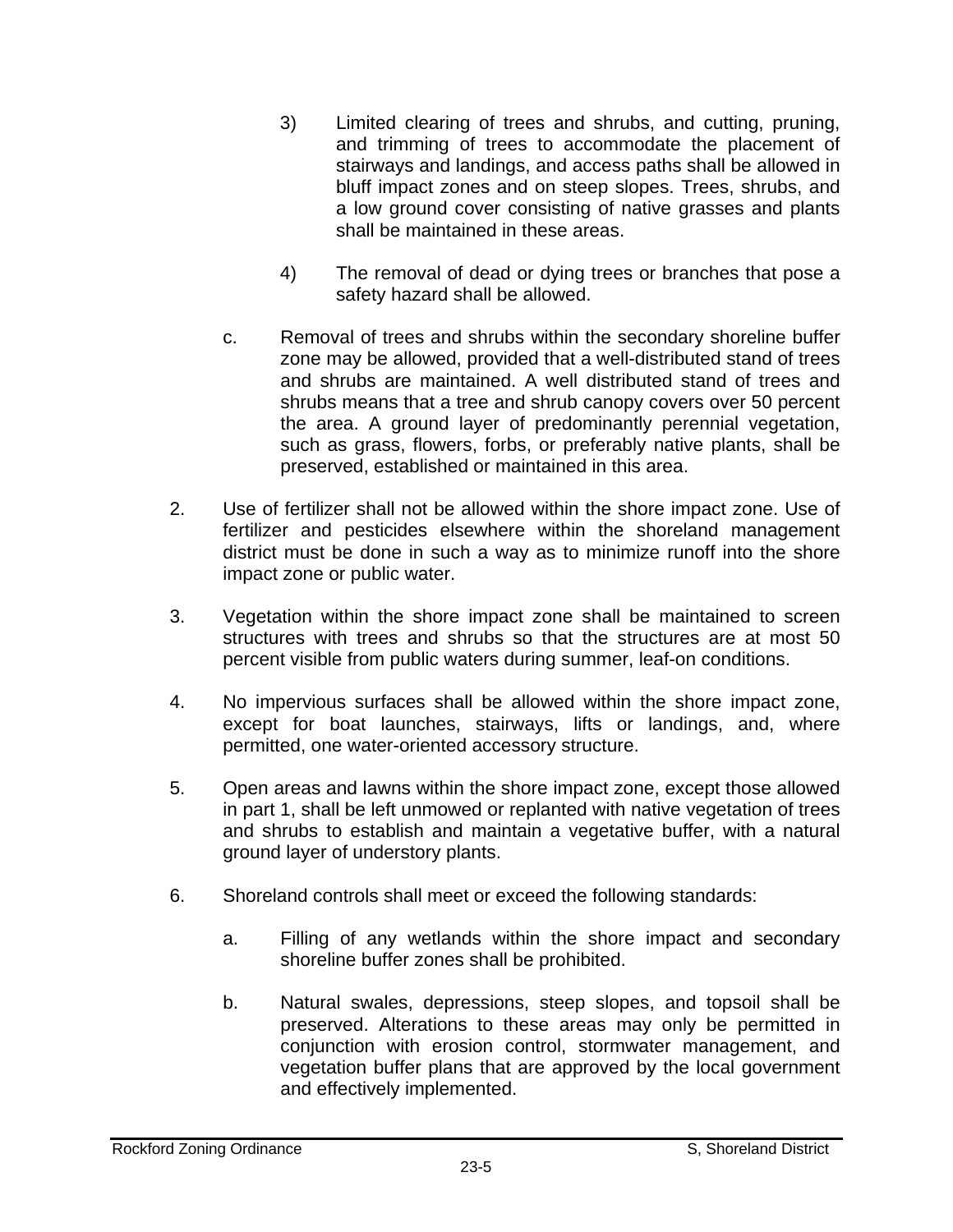- c. Excavation or placement of more than five (5) cubic yards of material within shore impact zone may be permitted provided that erosion control, stormwater management, and vegetation buffer plans are approved by the local government and effectively implemented.
- d. Alterations must be designed and conducted in a manner that ensures only the smallest amount of bare ground is exposed for the shortest time possible.
- e. Mulches or similar materials must be used for erosion control, where necessary, for temporary bare soil coverage, and a permanent vegetation cover must be established as soon as possible.
- f. Silt fences or other methods to trap sediments before they reach any surface water feature must be used.
- g. Altered areas must be stabilized to acceptable erosion control standards consistent with the field office technical guides of the local soil and water conservation districts and the Natural Resources Conservation Service.
- h. Fill or excavated material must not be placed in a manner that creates an unstable slope.
- i. Plans to place fill or excavated material on steep slopes, including the construction of walkout basements, shall be developed by a registered professional engineer for continued slope stability and must not create finished slopes of 30 percent or greater.
- k. Fill or excavated material must not be placed in bluff impact zones.
- l. Any alterations below the ordinary high water level of public waters shall be authorized by the commissioner under Minnesota Statutes, sections 103G.245 and 103G.405 prior to the commencement of any work.
- m. Alterations of topography shall only be allowed if they do not adversely affect adjacent or nearby properties.
- n. Placement of natural rock riprap and retaining walls, where allowed shall comply with regulations adopted pursuant to Minnesota Statutes, section 103G.245. Natural rock riprap shall only be used for the correction of an established erosion problem that cannot be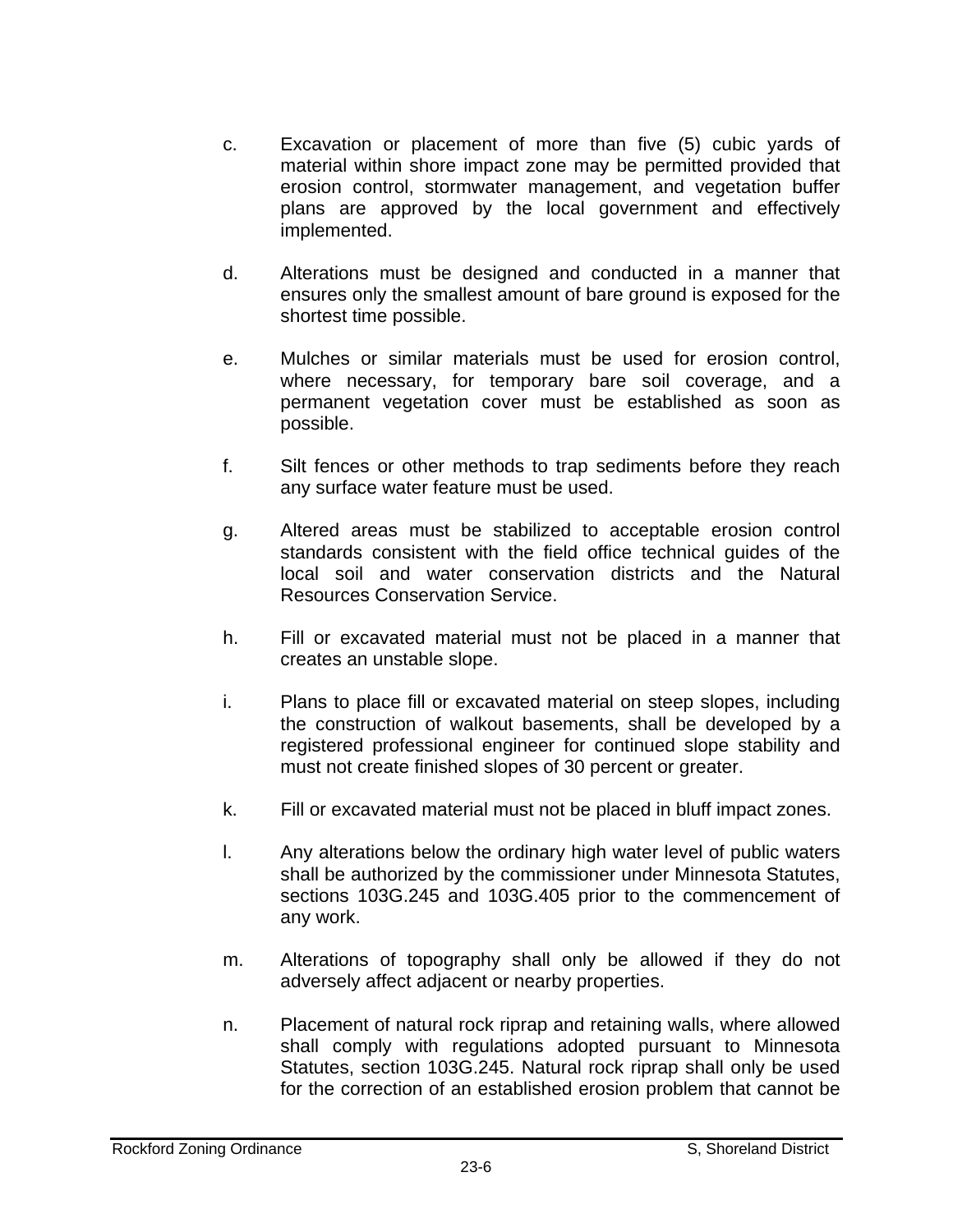controlled through the use of native vegetation, slope stabilization using mulch, biomat, or similar bioengineered means. Riprap and retaining walls used for ornamental purposes or for terracing natural slopes shall be prohibited within the shore and bluff impact zones.

- 7. Excavations where the intended purpose is connection to a public water, such as boat slips, canals, lagoons, and harbors, shall be regulated by local shoreland controls. Permission for excavations may be given only after the commissioner has approved the proposed connection to public waters pursuant to Minnesota Statutes, section 103G.245. Structures setbacks and the shore impact zone shall be measured from the excavation.
- C. Bluff Impact Zones. Structures and accessory facilities except stairways, landings, and public utilities shall not be placed within bluff impact zones.
- D. Stairways, Lifts, and Landings. Stairways and lifts, solely for the purpose of pedestrian transportation, are the preferred alternative to major topographic alterations for achieving access up and down bluffs and steep slopes to shore areas. Stairways and lifts must meet the following design requirements:
	- 1. Stairways and lifts shall not exceed four feet (4') in width on residential lots. Wider stairways may be used for commercial properties, public openspace recreational properties, and planned unit developments;
	- 2. Landings for stairways and lifts on residential lots shall not exceed thirty two (32) square feet in area;
	- 3. Canopies or roofs are not allowed on stairways, lifts, or landings;
	- 4. Stairways, lifts, and landings may be either constructed above the ground on posts or pilings, no higher than thirty inches (30") above grade at any one point, or placed into the ground provided they are designed and built in a manner that ensures control of soil erosions;
	- 5. Stairways, lifts, and landings shall be located in the most visually inconspicuous portions of lots, as viewed from the surface of the public water assuming summer, leaf-on conditions, whenever practical; and
	- 6. Facilities such as ramps, lifts, or mobility paths for physically handicapped persons are also allowed for achieving access to shore areas, provided that the dimensional and performance standards of Section 1001.23, Subd. 8.C of this Ordinance are complied with in addition to the requirements of Minnesota Regulations, chapter 1340.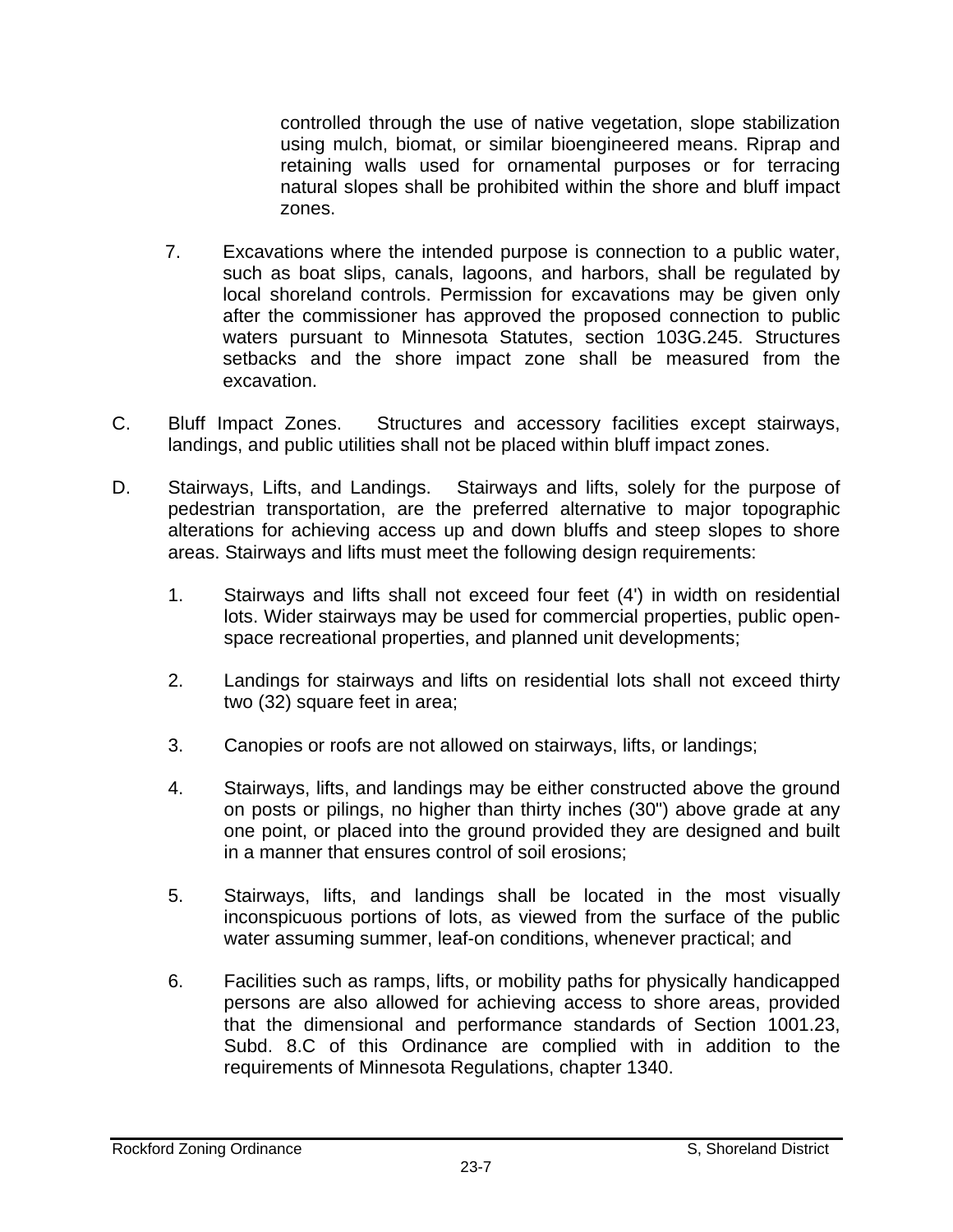- E. Steep Slopes: The City Engineer shall evaluate possible soil erosion impacts and development visibility from public waters before issuing a permit for construction of sewage treatment systems, roads, driveways, structures, or other improvements on steep slopes. When determined necessary, conditions must be attached to issued permits to prevent erosion and to preserve existing vegetation screening of structures, vehicles, and other facilities as viewed from the surface of public waters, assuming summer, leaf-on vegetation.
- F. Sewage and Waste Disposal: Any premises used for human occupancy shall be provided with an adequate method of sewage disposal to be maintained in accordance with the requirements of Section 401 of the City Code and existing individual on site septic systems in accordance with Minnesota Rules 7080.
- G. Water Supply: Any private supply of water for domestic purposes shall conform to Minnesota Pollution Control Agency, Hennepin and Wright County, and Minnesota Department of Health Standards for water quality and Section 402 of the City Code.
- H. Stormwater Management: The following general and specific standards shall apply in regard to stormwater management within any shoreland district within the City:
	- 1. When possible, existing natural drainage ways, wetlands, and vegetated soil surfaces shall be used to convey, store, filter, and retain stormwater runoff before discharge to public waters.
	- 2. Development shall be planned to minimize the extent of disturbed areas, runoff velocities, erosion potential, and reduce and delay runoff volumes. Disturbed areas shall be stabilized and protected as soon as possible, and no later than thirty (30) days after completion of the project. All methods of stormwater management shall comply with the Rockford Comprehensive Storm Drainage Plan.
	- 3. When development density, topographic features, and soil and vegetation conditions are not sufficient to adequately handle stormwater runoff using natural features and vegetation, various types of constructed facilities such as diversions, settling basins, skimming devices, dikes, waterways, and ponds may be used. Preference shall be given to designs using surface drainage, vegetation, and infiltration rather than buried pipes and manmade materials and facilities.
	- 4. New constructed stormwater outfalls to public waters shall provide for filtering or settling of suspended solids and skimming of surface debris before discharge.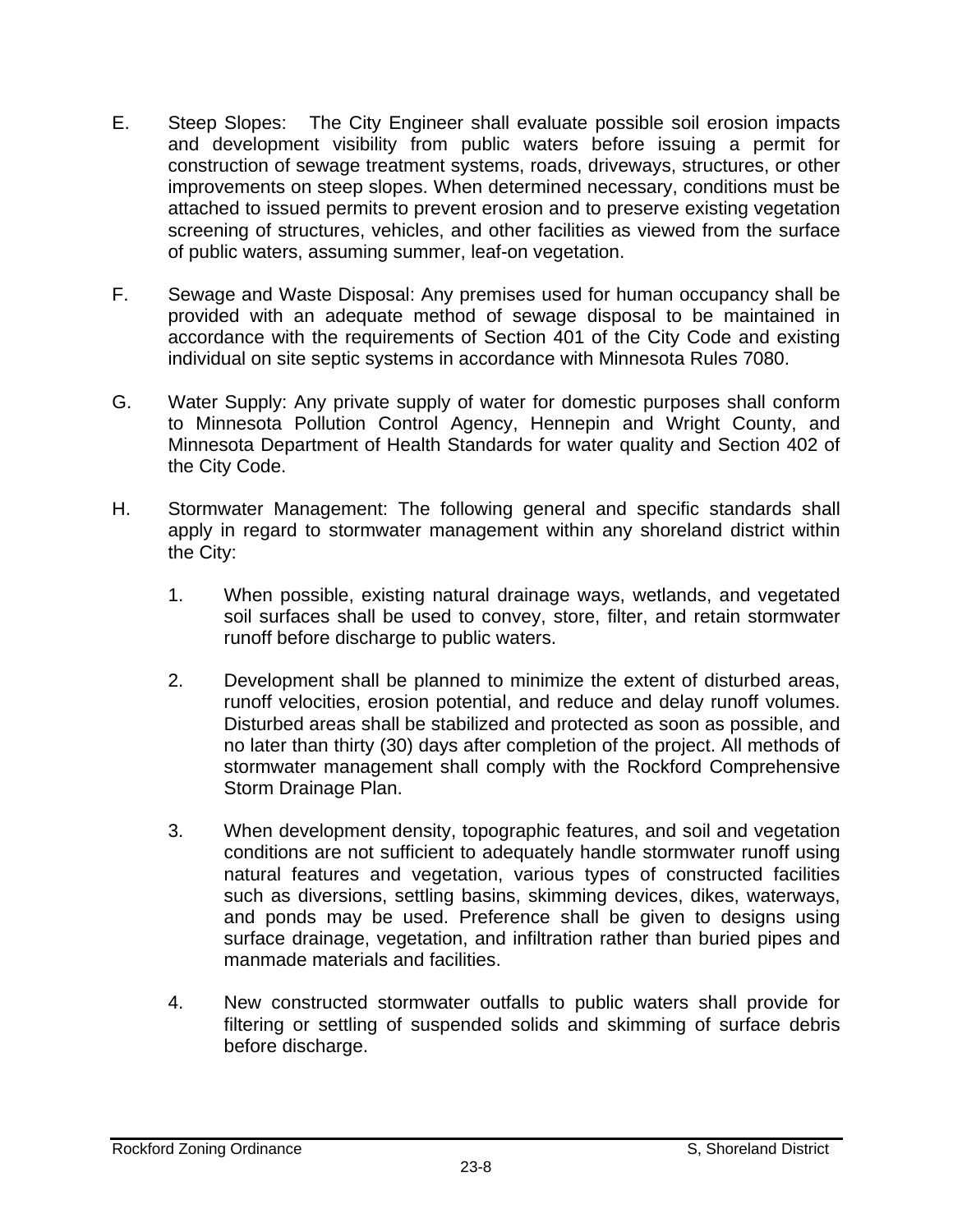- 5. Stormwater outfalls above the OHW will not need a permit. All stormwater outfalls below the OHW will need to apply for a Pollution Control Agency General Stormwater Permit and a DNR permit.
- I. Placement and Design of Streets, Driveways, And Parking Areas: The following standards shall apply in regard to street, driveway and parking area placement and design within any shoreland district within the City.
	- 1. Public streets and private driveways and parking areas shall be designed to take advantage of natural vegetation and topography to achieve maximum screening from view from public waters. Documentation shall be provided to the City Engineer that all streets, driveways and parking areas are designed and constructed to minimize and control erosion to public waters consistent with City standards.
	- 2. Private driveways, and parking areas shall meet structure setbacks and shall not be placed within bluff and shore impact zones, when other reasonable and feasible placement alternatives exist. If no alternatives exist, they may be placed within these areas by conditional use permit, and must be designed to minimize adverse impacts. Natural vegetation or other natural materials shall be required in order to screen parking areas when viewed from the water. Parking areas of more than four (4) spaces shall be screened in accordance with a landscape plan, submitted and approved by the City Council.
	- 3. Public and private watercraft access ramps, approach roads, and accessrelated parking areas may be placed within shore impact zones provided the vegetative screening and erosion control conditions of this subpart are met.
	- 4. Fences: Fences shall not exceed forty eight inches (48") in height and shall be at least seventy five percent (75%) open space for passage of air and light inside the ordinary high-water level setback. Fences shall not be located within ten feet (10') from the ordinary high-water mark.

**Subd. 9. Shoreland Alterations:** Alterations of vegetation and topography will be regulated to prevent erosion into public waters, fix nutrients, preserve shoreland aesthetics, preserve historic values, prevent bank slumping, and protect fish and wildlife habitat.

A. Vegetation Alterations: The removal of natural vegetation shall be restricted to prevent erosion into public waters, to conserve nutrients in the soil, and to preserve shoreland aesthetics.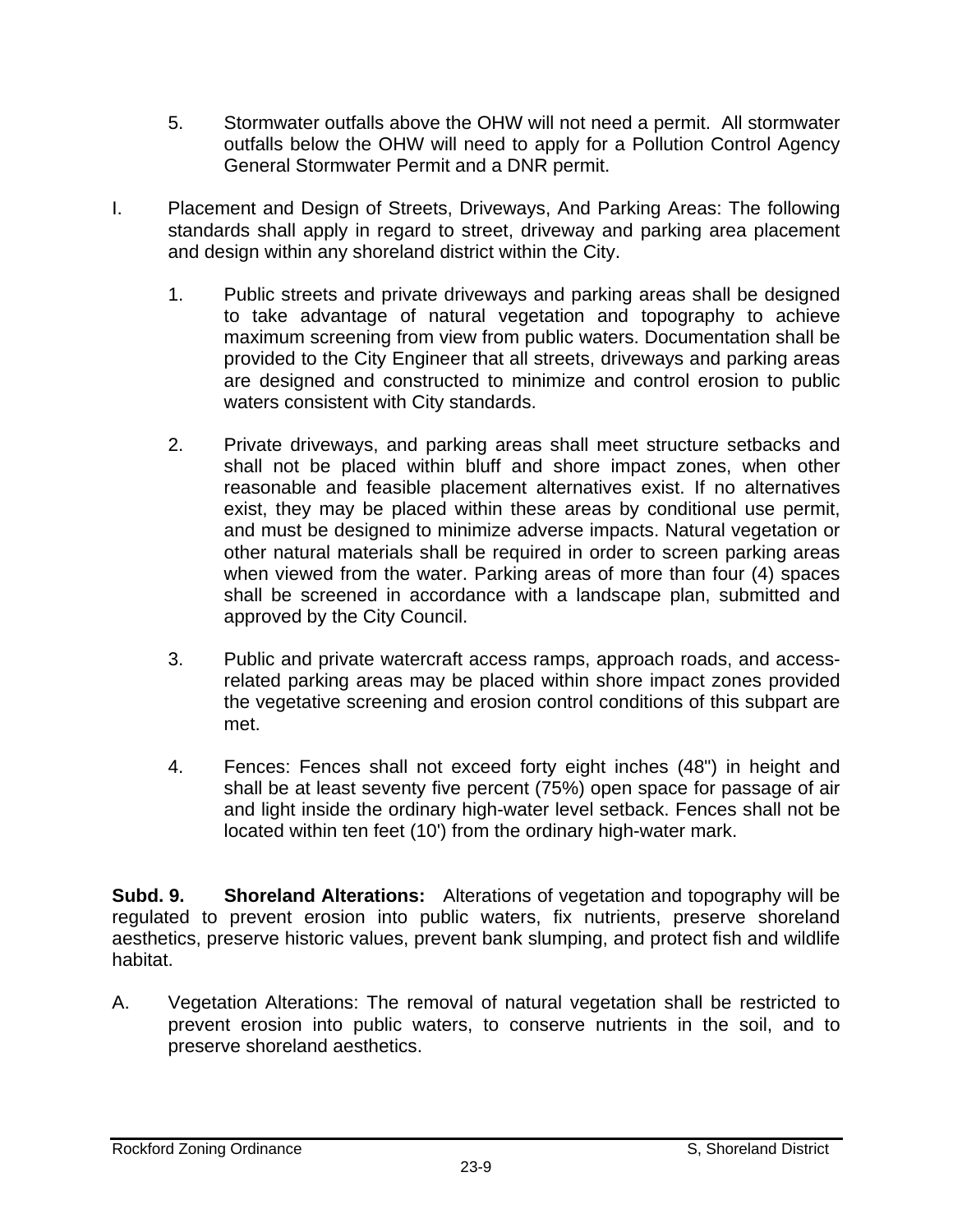- 1. During the site grading of new subdivision development and other planning actions, any removal of significant trees shall require a tree preservation plan in accordance with the City's subdivision regulations.
- 2. Natural vegetation shall be restored as soon as feasible after any construction project, but not later than the start of the next growing season.
- 3. The provisions of this Section shall not apply to vegetation alterations necessary for the construction of structures and the construction of streets and parking areas subject to the following standards:
	- a) In shore and bluff impact zones and on steep slopes, limited clearing of trees and shrubs and cutting, pruning, and trimming of trees is allowed to provide a view to the water from the principal dwelling site and to accommodate the placement of stairways and landings, access paths, beach and watercraft access areas or facilities, provided that:
		- 1) The screening of structures, vehicles, or other facilities as viewed from the water, assuming summer, leaf-on conditions, is not substantially reduced.
		- 2) Along rivers, existing shading of water surfaces is preserved.
		- 3) The above provisions are not applicable to the removal of trees, limbs, or branches that are dead, diseased, or pose safety hazards.
- B. Grading and Filling Associated With Any Development Project Involving Subdivisions, Commercial, Industrial, Or Multiple- Family Uses:
	- 1. Grading and filling within shoreland districts, or any alterations of the natural topography where the slope of the land is toward public water or watercourse leading to public water shall be approved by the City Engineer. A permit shall be obtained prior to the commencement of any work thereon. The permit may be granted subject to the conditions that:
		- a. Temporary ground cover such as mulch shall be used and permanent cover such as sod shall be planted as soon as possible.
		- b. Methods to prevent erosion and trap sediment shall be employed in accordance with the Rockford Standard Detail Plates.
		- c. Fill shall not be placed in areas lower in elevation than the normal high-water mark.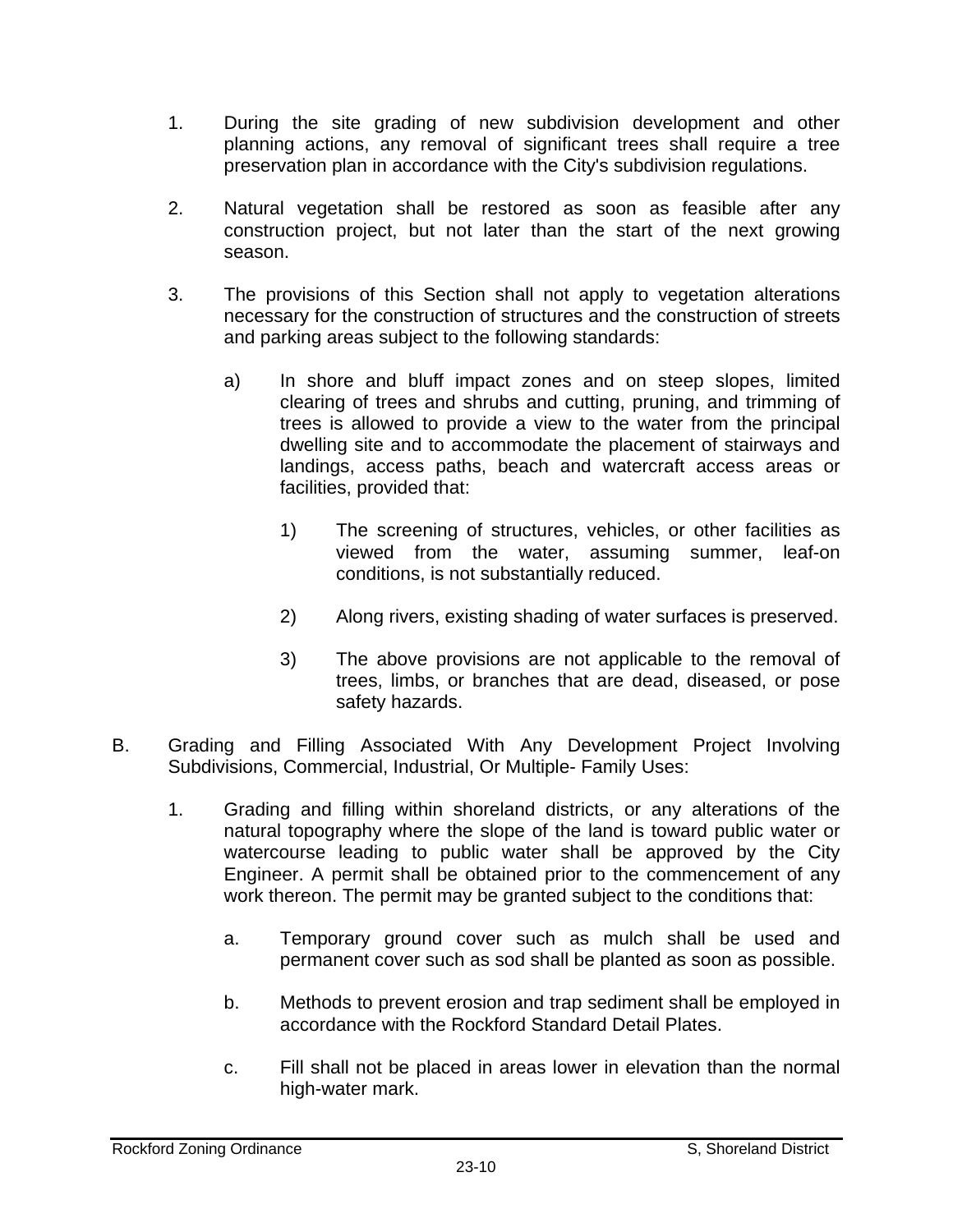- d. Fill shall be stabilized according to accepted engineering standards.
- e. Fill shall not restrict a floodway or destroy the storage capacity of a flood plain.
- f. The maximum slope of the finished surface which slopes toward a water body or a watercourse leading to such water body shall be three (3) units horizontal to one vertical.
- g. Fill or excavated material must not be placed in bluff impact zones.
- h. Any alterations below the ordinary high-water level of public waters must first be authorized by the Commissioner under Minnesota Statutes section 103G.245.
- 2. Any work which will change or diminish the course, current, or cross section of a public water shall require a permit from the City Engineer and be approved by the Department of Natural Resources before the work is begun. This includes construction of boat slips, canals, channels and ditches, lagooning, dredging of lake bottoms for the removal of muck, silt or weeds, and filling in the lake bed including low lying marsh areas. Approval will be given only if the proposed work is consistent with applicable State regulations for beds of public waters.
- C. Special Provisions for Agricultural, Extractive, and Commercial Uses:
	- 1. Agriculture Use Standards: General cultivation farming, grazing, nurseries, horticulture, truck farming, sod farming, and wild crop harvesting are permitted uses if steep slopes and shore and bluff impact zones are maintained in permanent vegetation or operated under an approved conservation plan (resource management systems) consistent with the field office technical guides of the Hennepin and Wright County Soil and Water Conservation Districts or the United States Soil Conservation Service, as provided by a qualified individual or agency. The shore impact zone for parcels with permitted agricultural land uses is equal to a line parallel to and fifty feet (50') from the ordinary high-water level.

**Subd. 10. Variances.** Variances may be granted by the City Council upon application as required in Section 1001.03, Subd. 4.A of this Ordinance in extraordinary cases but only when the proposed use is determined to be in the public interest and no variance shall be granted which the Council determines will or has a tendency to:

A. Impair an adequate supply of light and air to adjacent property.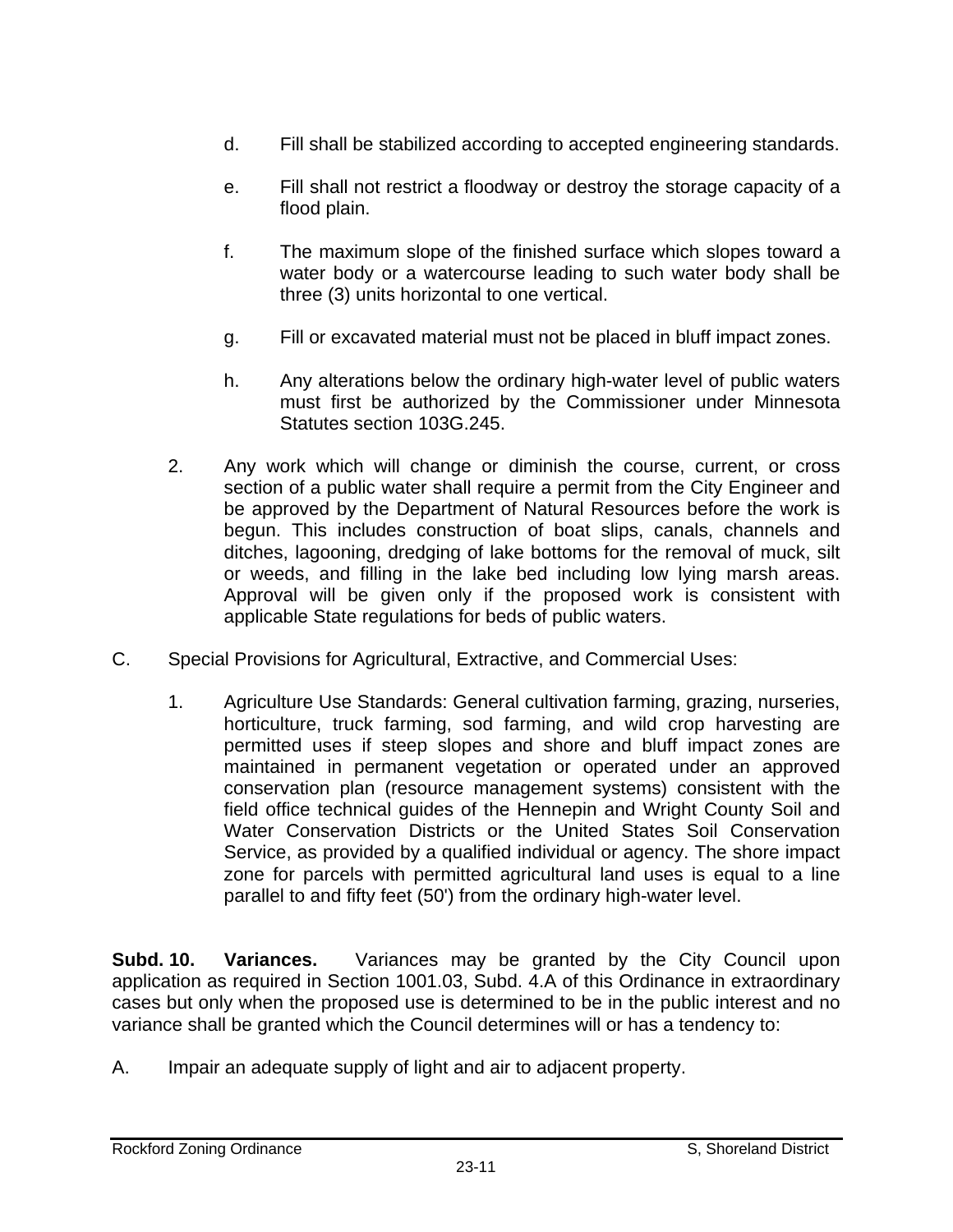- B. Unreasonably increase the congestion in the public street.
- C. Have the effect of allowing any uses which are prohibited, permit a lesser degree of flood protection than the flood protection elevation for the particular area, or permit standards which are lower than those required by State Law.
- D. Increase the danger of fire or endanger the public safety.
- E. Unreasonably diminish or impair established property values within the neighborhood, or in any way be contrary to the intent of the Chapter.
- F. Violate the intent and purpose of the Comprehensive Plan.
- G. Violate any of the terms or conditions of Item B of Section 1001.03, Subd. 4.A.

**Subd. 11. Conditional Uses.** Conditional uses allowable within shoreland areas shall be subject to the review and approval procedures set forth in Section 1001.03, Subd. 5 of this Ordinance. The following additional evaluation criteria and conditions apply within shoreland areas:

- A. Evaluation Criteria: A thorough evaluation of the water body and the topographic, vegetation, and soils conditions on the site must be made to ensure:
	- 1. The prevention of soil erosion or other possible pollution of public waters, both during and after construction.
	- 2. The visibility of structures and other facilities as viewed from public waters is limited.

## **Subd. 12. Notifications to the Department of Natural Resources.**

- A. Copies of all notices of any public hearings to consider variances, amendments, or conditional uses under local shoreland management controls must be sent to the commissioner or the commissioner's designated representative and postmarked at least ten (10) days before the hearings. Notices of hearings to consider proposed subdivisions/plans must include copies of the subdivision/plat.
- B. A copy of approved amendment and subdivisions/plats, and final decisions granting variances or conditional uses under local shoreland management controls must be sent to the commissioner or the commissioner's designated representative and postmarked within ten (10) days of final action.